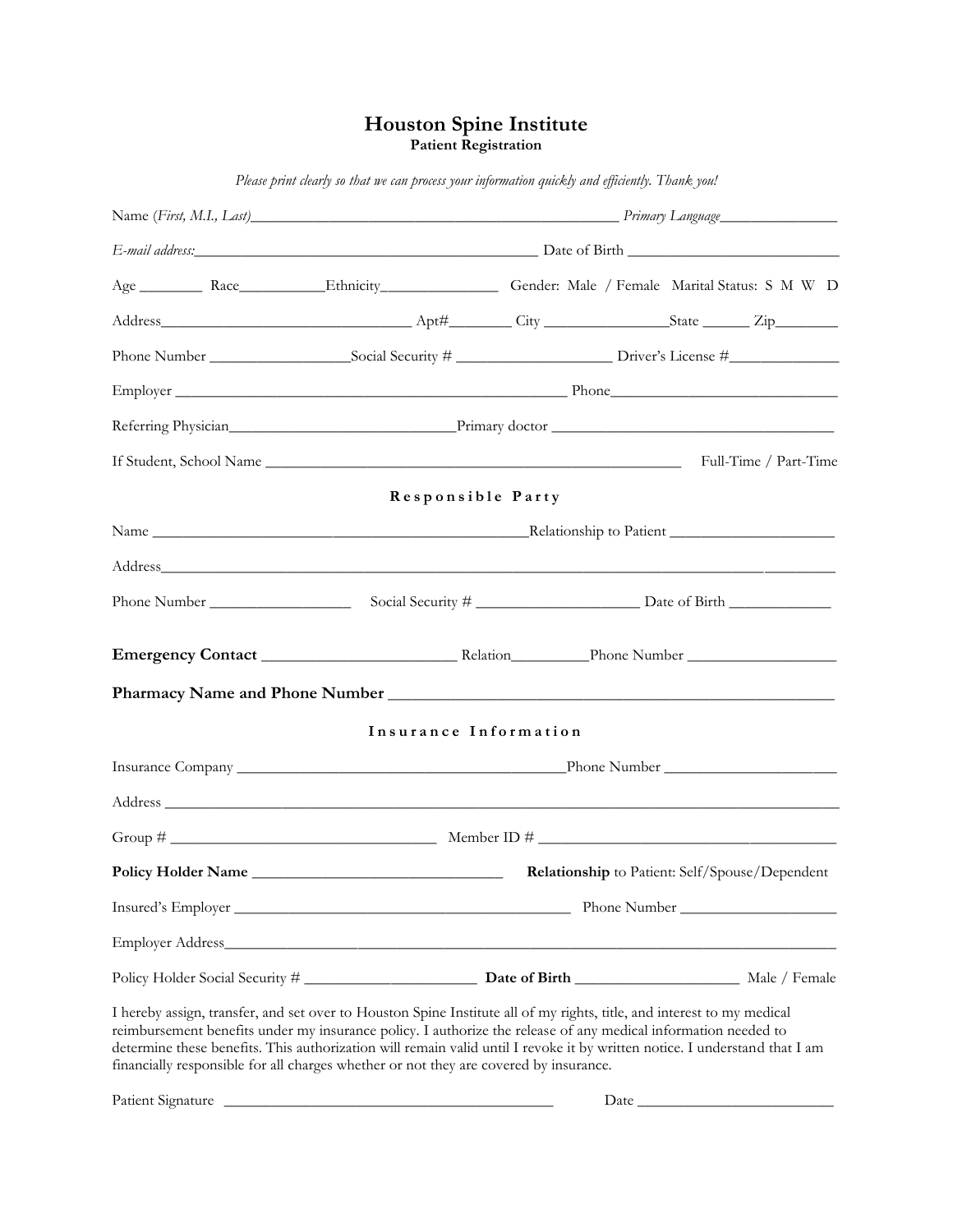

## **PATIENT CONSENT TO TREAT**

I hereby give my consent to Houston Spine Institute and authorize him or her to provide my medical treatment. I understand that Houston Spine Institute will explain my condition(s), foreseeable risks, and methods of treatment for my condition before treatment is provided. I authorize Houston Spine Institute to perform any additional or different treatment that is thought necessary if, in an emergency situation, a condition is discovered that was not known previously.

I have carefully read and I fully understand this Patient Consent to Treat form and have had the opportunity to discuss my condition and the above procedure(s) with the care provider. All my questions have been adequately answered.

| Patient Name                                                                     |  |
|----------------------------------------------------------------------------------|--|
|                                                                                  |  |
| Parent or Legal Guardian Signature (for minor) _________________________________ |  |
|                                                                                  |  |
| Signature of Treating Provider                                                   |  |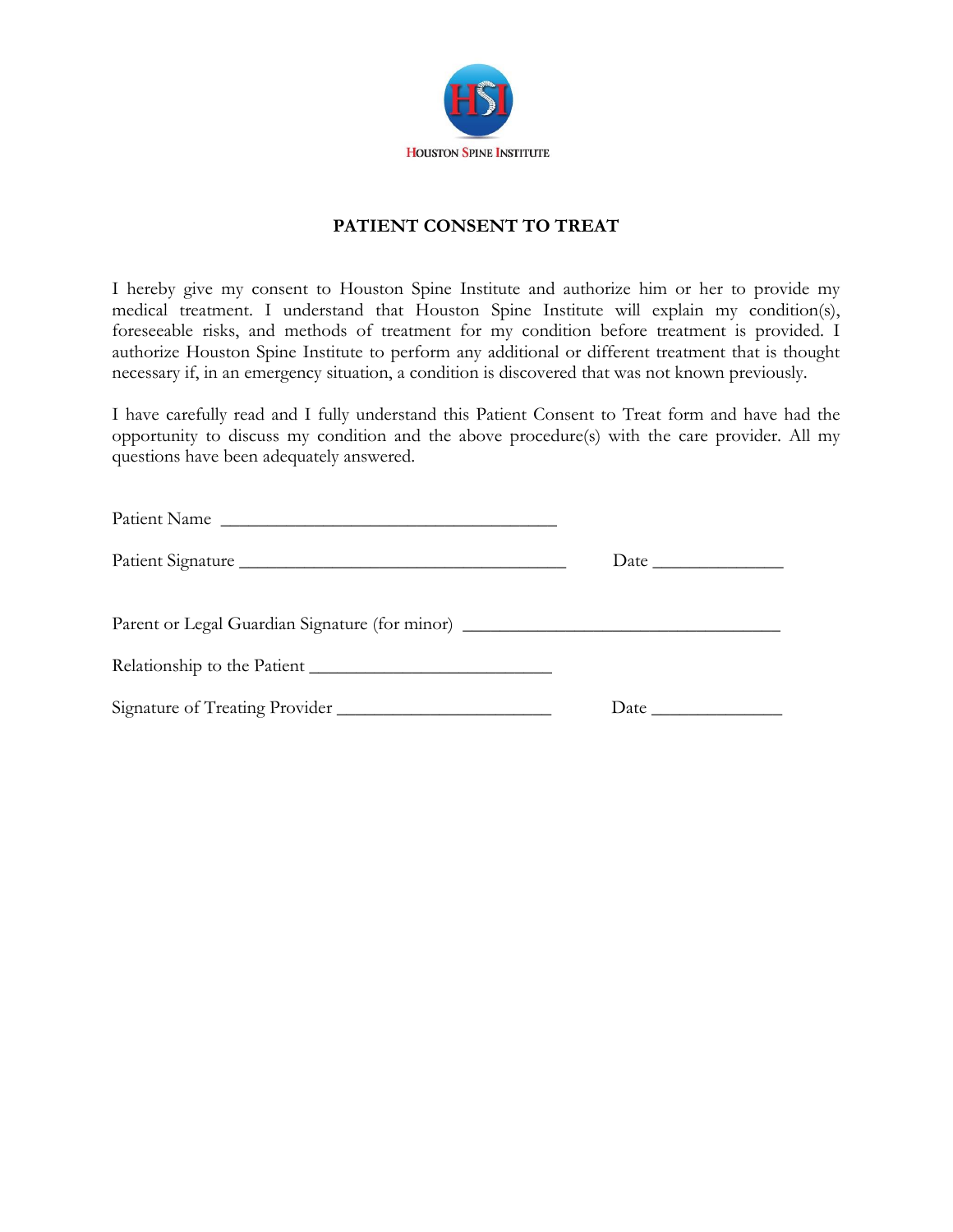

# **NOTICE OF PRIVACY PRACTICES ACKNOWLEDGEMENT**

Patient Name

Date of Birth

Social Security Number

I acknowledge that I have been afforded the opportunity to read the Notice of Privacy Practices for Houston Spine Institute located in the white binder in the waiting room.

I also acknowledge that I have been afforded the opportunity to read the Notice of Privacy Practices and ask questions.

Patient Signature Date

Personal Representative Signature (if applicable) Relationship to Patient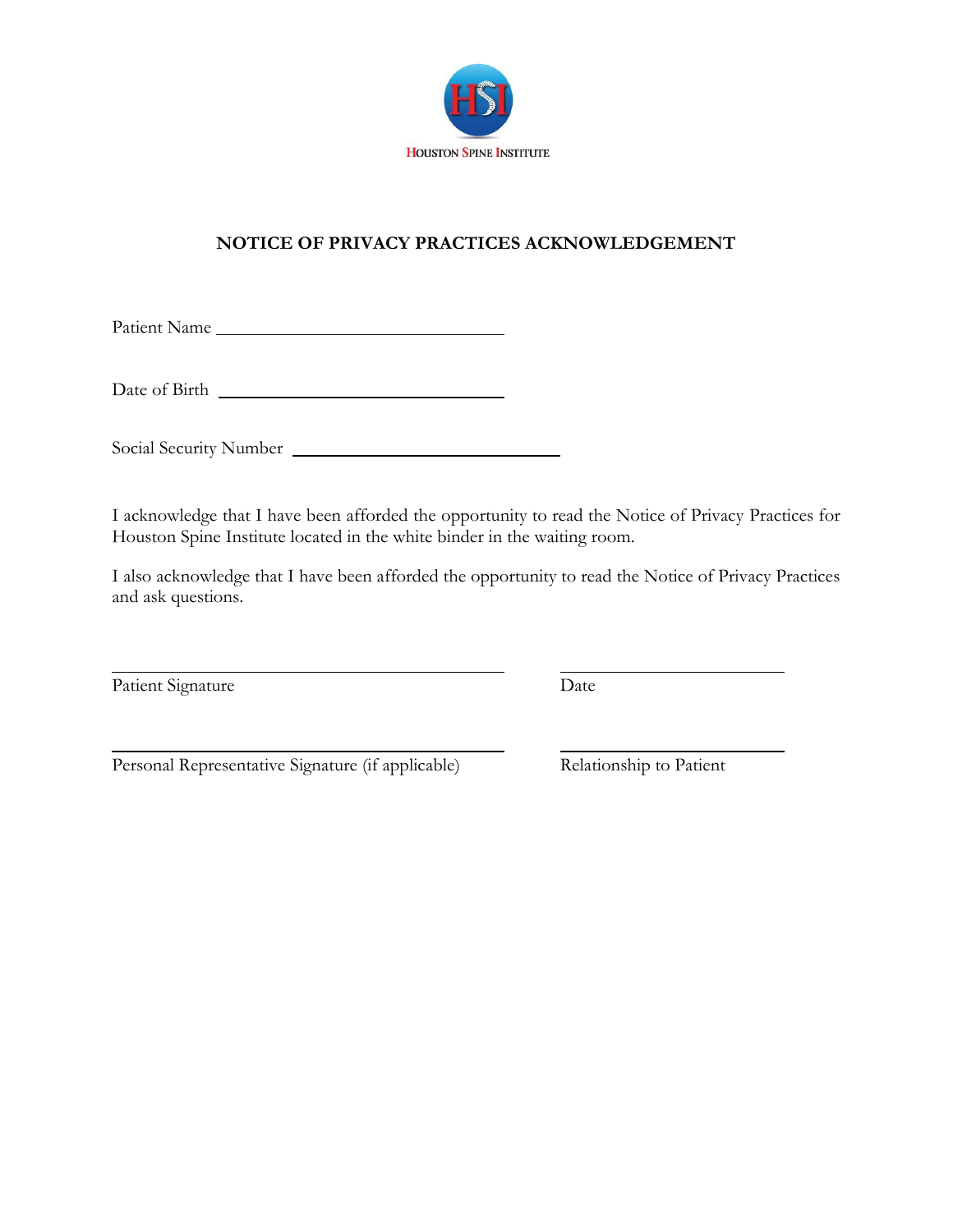

## **PATIENT AUTHORIZATION TO USE OR DISCLOSE PROTECTED HEALTH INFORMATION**

I understand Houston Spine Institute's authorized by me to use or disclose my protected health information ("PHI") for a purpose other than treatment, payment, or health care operations. I have read this authorization and understand what information will be used or disclosed, who may use and disclose the information, and the recipient(s) of that information. I understand that treatment, payment, enrollment, or eligibility for benefits may not be conditioned upon my signing this authorization.

I specifically authorize Houston Spine Institute or its designated employee(s) to disclose my PHI as described on this form to the recipients listed below. I understand that when the information is used or disclosed pursuant to this authorization, it may be subject to redisclosure by the recipient and may no longer be protected by state or federal privacy regulations. I further understand that I retain the right to revoke this authorization if I do so in accordance with the steps set forth below.

Description of the information to be used or disclosed *(please choose one)*

**I do not authorize my medical records to be disclosed**.

| $\Box$ My entire record |
|-------------------------|
|-------------------------|

**Note: This requires an explanation of any information you do not want to be disclosed, otherwise the entire record will be disclosed.**

\_\_\_\_\_\_\_\_\_\_\_\_\_\_\_\_\_\_\_\_\_\_\_\_\_\_\_\_\_\_\_\_\_\_\_\_\_\_\_\_\_\_\_\_\_\_\_\_\_\_\_\_\_\_\_\_\_\_\_\_\_\_\_\_\_\_\_\_\_\_\_\_\_\_\_\_\_\_\_\_\_\_\_\_\_ \_\_\_\_\_\_\_\_\_\_\_\_\_\_\_\_\_\_\_\_\_\_\_\_\_\_\_\_\_\_\_\_\_\_\_\_\_\_\_\_\_\_\_\_\_\_\_\_\_\_\_\_\_\_\_\_\_\_\_\_\_\_\_\_\_\_\_\_\_\_\_\_\_\_\_\_\_\_\_\_\_\_\_\_\_ \_\_\_\_\_\_\_\_\_\_\_\_\_\_\_\_\_\_\_\_\_\_\_\_\_\_\_\_\_\_\_\_\_\_\_\_\_\_\_\_\_\_\_\_\_\_\_\_\_\_\_\_\_\_\_\_\_\_\_\_\_\_\_\_\_\_\_\_\_\_\_\_\_\_\_\_\_\_\_\_\_\_\_\_\_

**Please disclose the above information to:**

| Name    | Phone Number |  |
|---------|--------------|--|
|         |              |  |
| Address |              |  |

I  $\Box$ do  $\Box$ do not authorize this information to be faxed. If yes, fax number

**\*Continued on next page**